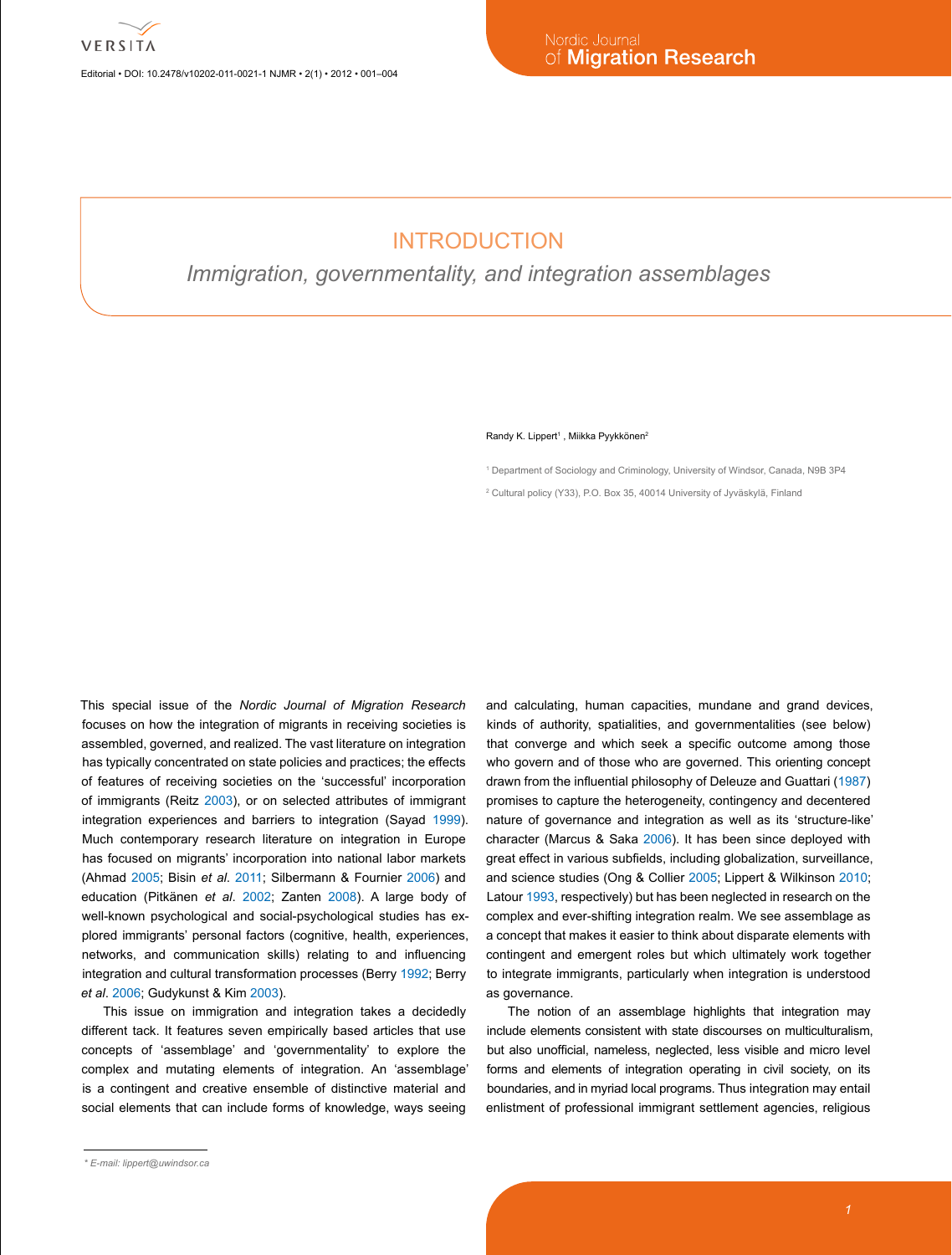and ethno-cultural organizations, nuclear and extended families, cultural institutions, private charities, commercial enterprises, schools, youth groups, internet-based technologies, and individual migrants themselves. A major research program that this issue showcases and in which 'assemblage' is readily deployed is Foucauldian-inspired governmentality studies (Dean & Hindess [1998:](#page-3-13) 8; Rose [1999:](#page-3-14) 52; see also Dean [2007;](#page-3-15) Lippert & Stenson [2010;](#page-3-16) Rose *et al*. [2006](#page-3-14)). By 'governmentality', as several articles that follow note, Foucault meant the 'conduct of conduct'. Thus, a key attribute of these perspectives is to see governance in a broad sense, as occurring not only through state policies and practices but also through non-state associations and organizations, and all manner of facets in between. This includes the self acting on the self to achieve certain ends.

Rationality is one often used concept in this 'governmentality' literature and in the articles in this issue that follow. Some scholars see rationalities as broad ways of thinking about how to govern that are historically constructed and manifest themselves as stable discourses. Rationalities can operate and be discerned at various levels (Lippert & Stenson [2010](#page-3-16)). Recurring rationalities in Foucauldian governmentality studies are liberalism and neo-liberalism (broad macro-scale rationalities with programmatic definitions of principles of governance); security, wealth and health of population (broad rationalities that receive their precise content contextually); and much more context-specific rationalities such as activeness, civility and sociality of human subjects. Rationality is a way of thinking that strives to be as clear, systematic and obvious as possible in relation to how things are, how they should be, and what is good for those who govern and for the subjects of governance. It includes descriptions of why certain kind of government should be applied in a particular time and place and assumptions about how it can and should be accomplished (Dean [1999](#page-3-17): 11; Miller & Rose [2008](#page-3-18): 16; Rose *et al*. [2006:](#page-3-14) 88.)

In addition to rationalities integration also can entail particular (and peculiar) forms of local knowledge and what are called 'technologies' not limited to those of the expert and administrative variety or those closely tethered to state programs (Saukkonen & Pyykkönen [2008](#page-3-19): 19). 'Technologies' in this Foucauldian sense include the mundane and are not limited to what we typically understand as technology (Lippert [2010\)](#page-3-11). These various devices are seen to work in lock-step with specific rationalities such as neo-liberalism. These elements come to be assembled together through creative material and discursive means. However, assemblages are seldom without problems and contradictions as they bring together diverse identities, interests, and knowledge. Problems occur in relation, for example, to multicultural centers spawned by state discourses on multiculturalism where national programs become loosely tied to local initiatives to incorporate immigrants. Alternative integration practices, such as sanctuary and related movements (Lippert [2006](#page-3-20); Lippert [2009;](#page-3-21) Pyykkönen 2009; Lippert & Rehaag [2012](#page-3-22)), may emerge in response to state policies but may also eventually become enlisted in integration assemblages. When these various elements articulate with one another to shape

integration they can engender forms of inequality but, as articles by one of us (Pyykkönen) on leisure activities, by Sine Agergaard on sports clubs, and by Linda Haapajärvi on African churches relate, they can also engender forms of resistance.

In political discourse about multiculturalism, integration has been at the forefront (Saukkonen & Pyykkönen [2008\)](#page-3-19). However, as Tanja Riikonen and Fred Dervin persuasively remind us in their article in this issue, deploying universal theories of integration with linear assumptions and seeking to discern integration success is increasingly seen as questionable. Moreover, integration often works at the micro-level of the self as much as at the level of grand state policies of multiculturalism and indeed, consistent with governmentality perspectives, the two sometimes come to complement and mesh with one another. This points out the remarkable complexity of integration processes that moves inquiry well beyond the details of shedding one's original culture to replace it with the receiving country's culture over time. This also calls into doubt the nationstate as the main container and signifier of integration, and points instead to micro-politics and mundane technologies and how they can shape immigrant identity. However, given broader shifts toward what is called an increasing 'securitization of migration' (Bigo 2002) that involves authoritarian practices, integration may also blur with or counter these programs that tend to occur at the nation-state's conceptual and material borders.

Of course many elements of integration, including several discussed in this issue, are not historically new. Religious and ethnocultural organizations, for example, have played an integration role in Nordic countries for some time and in 'settler' societies such as Canada and the United States for more than a century and have been studied with this in mind. Yet, these elements can become enrolled in integration assemblages in novel ways consonant with changes in dominant rationalities, such as, the shift to neo-liberalism (Pyykkönen 2007; Lippert [1998\)](#page-3-23), or in response to the peculiarities of local or national contexts. Missing from most previous research on integration, but addressed in this issue, is investigation of connections between the micro and macro levels of governance and conduct, that is, the links between the integration programs of state governance and those of the self.

Jarmila Rajas commences the issue by examining the neglected dimension of gender in Finnish integration policies, and in particular, how the integration of immigrant women has been problematized in Finland. Her analysis uses a Foucauldian framework of governmentality to explore the way state feminist rationalities are used to measure the integration of immigrant women through specific definitions of gender equality. This article also reveals how technologies of integration are envisioned as means of bringing about gender equality for immigrant women, how these technologies come to enroll forms of pastoral power reflecting a liberal desire to govern at a distance, and how one particular power/knowledge constellation leaves out other forms of knowledge.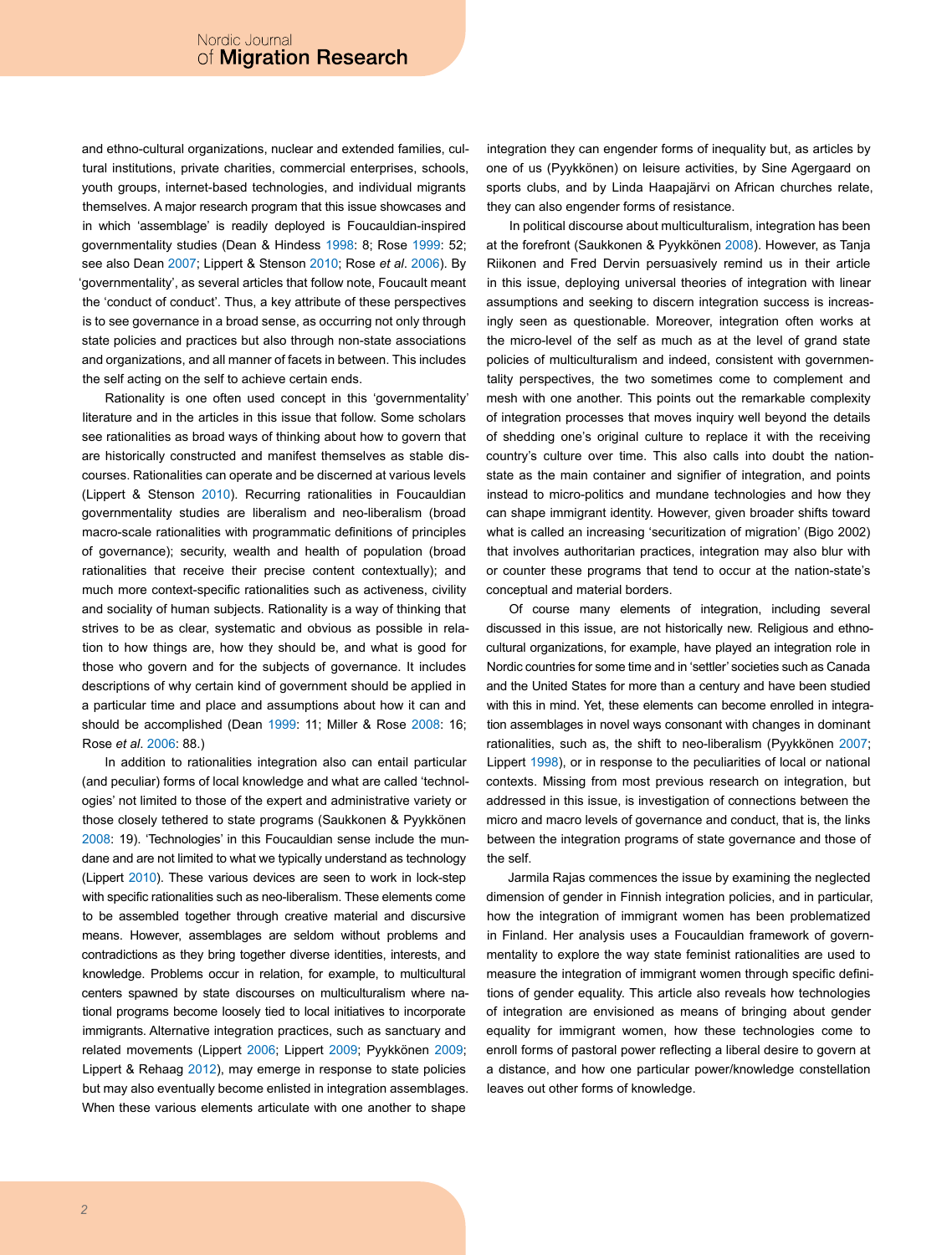In the second article, Miikka Pyykkönen investigates how the leisure time of youth with multicultural backgrounds operates as an integration assemblage. By adopting a governmentality approach and by drawing on Foucault's four dimensions of the formation of a moral subject, he shows how youths' leisure activities and subjectivities are connected to 'external' expectations and conducting practices by authorities and youth workers. This occurs mostly in an adaptive manner, but forms of 'counter self-conduct' also exist. The demarcation between integration and resistance, adaptation and autonomy, is therefore mostly contextual but it depends too on ethnic background and other factors.

Sine Agergaard then casts fresh light on the diversity of assemblages in her study of sports associations as an element of the integration of immigrants in Denmark. Agergaard argues that the integration of immigrants and their descendants into Danish society is a challenge for the universal welfare state model and the nation state model. Thus, the third sector actors, like sports associations, with neutral cultural 'ontology' are needed when attempting to reconcile minority values with those values deemed to be traditional Danish. Regardless of cultural neutrality, Danish politicians think these associations are bearers of the so-called central Danish values of civility and citizenship. The article shows how civil society organizations are involved in the integration task from a governmentality perspective: sports organizations are contexts for immigrants to conduct themselves along the lines of and to integrate into official values, rationalities and orientations of 'Danishness'.

In their article Riikonen and Dervin compare Muslim outlooks and experiences, Muslim immigrants, and multiculturalism in Finland and in Quebec, Canada. Significantly these authors cover new ground by conceiving multiculturalism as a technology in the Foucauldian sense and as operative at the micro-level of the self. In particular the authors analyze Muslim discussion forums in Quebec and Finland to argue that these fora include digital forms of Foucault's technologies of the self that can reflect and challenge other technologies of power, in particular multiculturalism politics and the idea of integration. They argue that these discussion fora reveal strategies that encourage Muslims and Muslim immigrants to adopt a 'better and correctly practiced Islam', thereby helping shape their religious identity in the host society*.* Significantly, for this issue, they also show how integration has become more flexible and mobile than previously, which is consistent with the notion of de-territorialization that is closely tethered to the assemblage concept.

Also adopting a governmentality perspective, Randy K. Lippert and Miikka Pyykkönen next explore family in official discourses on immigration and refugees as well as in discourses of advocacy groups, churches and parishes, and civil society actors. They discover much contestation over family definitions that is typically manifest as conflict between Western 'nuclear' and non-Western 'extended' understandings. In both countries a distinction is found to center on from where newcomers have migrated and through what means. Asylum seekers and refugees (who are primarily from non-Western countries) can be accompanied by their nuclear family while many other immigrants are allowed to be accompanied by their extended family. They argue family remains an element of immigration and refugee policies and of integration assemblages because it remains thought of as an effective tool for bio-political governance of national populations. A closer reading of contestation over family in the two countries also reveals how it reflects competing neo-liberal and neo-conservative governmental rationalities situated within broader integration assemblages.

Focusing on another neglected element of immigrant integration assemblages, through fieldwork Linda Haapajärvi investigates how religious communities make vital integration elements available to their members. In particular, she explores how an African evangelical church in Helsinki and one in Paris supply members not only with a space for cultural and religious practices as might be expected, but also access to relations of social recognition and material protection. Through this the African church community in both cities contributes to the social integration of its members. Resistance to racial discrimination and poverty are significant community effects that help the church members counter obstacles to their integration in host societies.

In the issue's last article on integration, Brigitte Beauzamy and Elise Féron draw on the governmentality conceptual tool-kit to understand results of a comparative study of education policies directed at migrants in France and Denmark. Education policies are central to integration strategies in both these receiving countries. The authors' detailed examination reveals that both countries display a similar peculiar blend of integration policies that, on the one hand, are rooted in the history of immigration policies, and, on the other hand, engage discourses of hostility and rejection (construction of the 'other') that treat migrants as scapegoats. They argue that educational policies aimed at migrants in both countries are fragmentary and sometimes contradictory; leading them to suggest the shift to repressive immigration and integration policies in Europe and hostile policies against migrants is more complicated and nuanced than is usually understood. Consistent with governmentality perspectives, they argue that when it comes to integration of migrants in these countries, multiple sources of power are evident rather than only the power of the state.